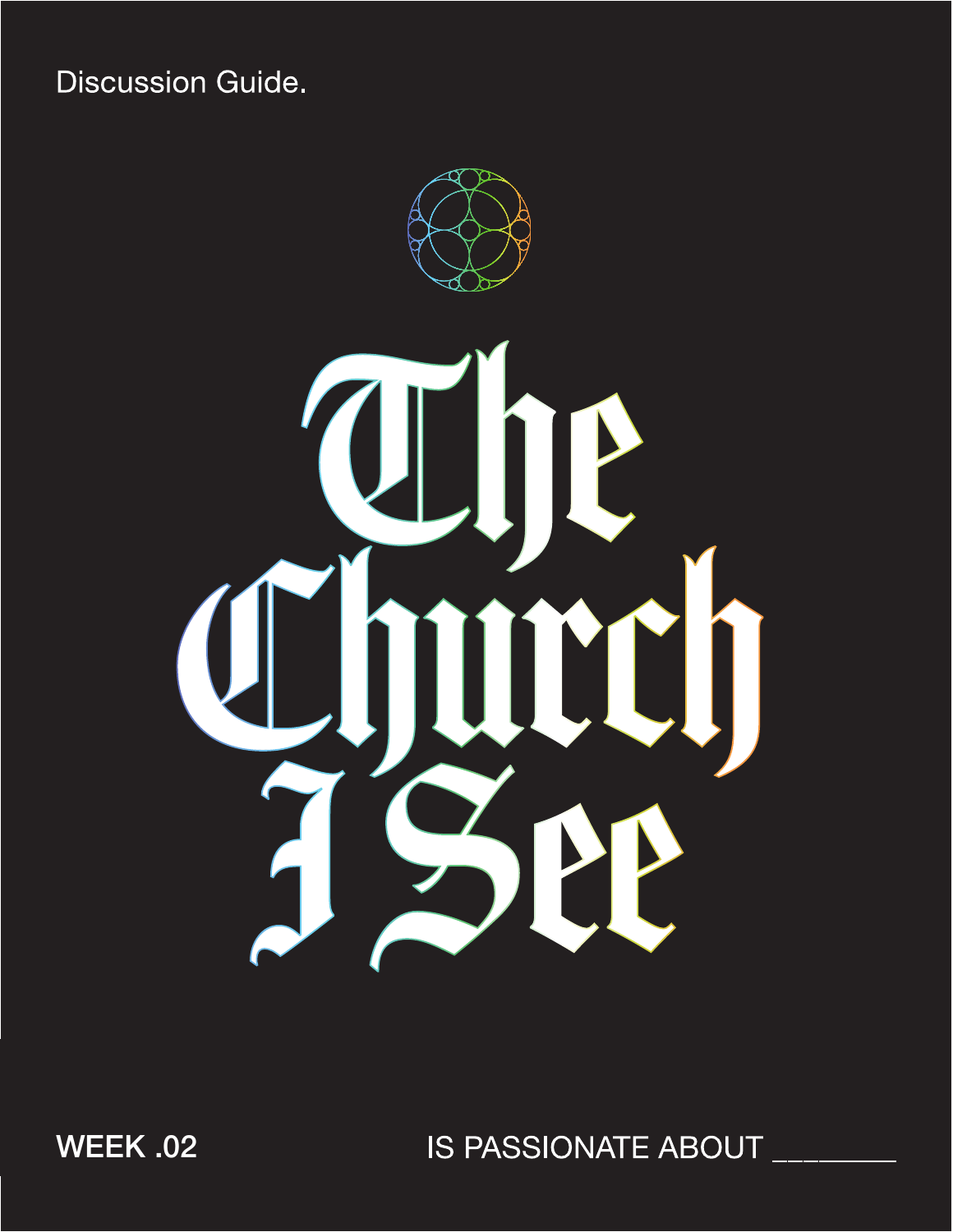



The Son is the radiance of God's glory and the exact representation of His being…

### **Hebrews 1: 3 John 14:7-9 7**

"If you had known Me, you would have known My Father also; and from now on you know Him and have seen Him." 8 Philip said to Him, "Lord, show us the Father, and it is sufficient for us." 9 Jesus said to him, "Have I been with you so long, and yet you have not known Me, Philip? He who has seen Me has seen the Father; so how can you say, 'Show us the Father'?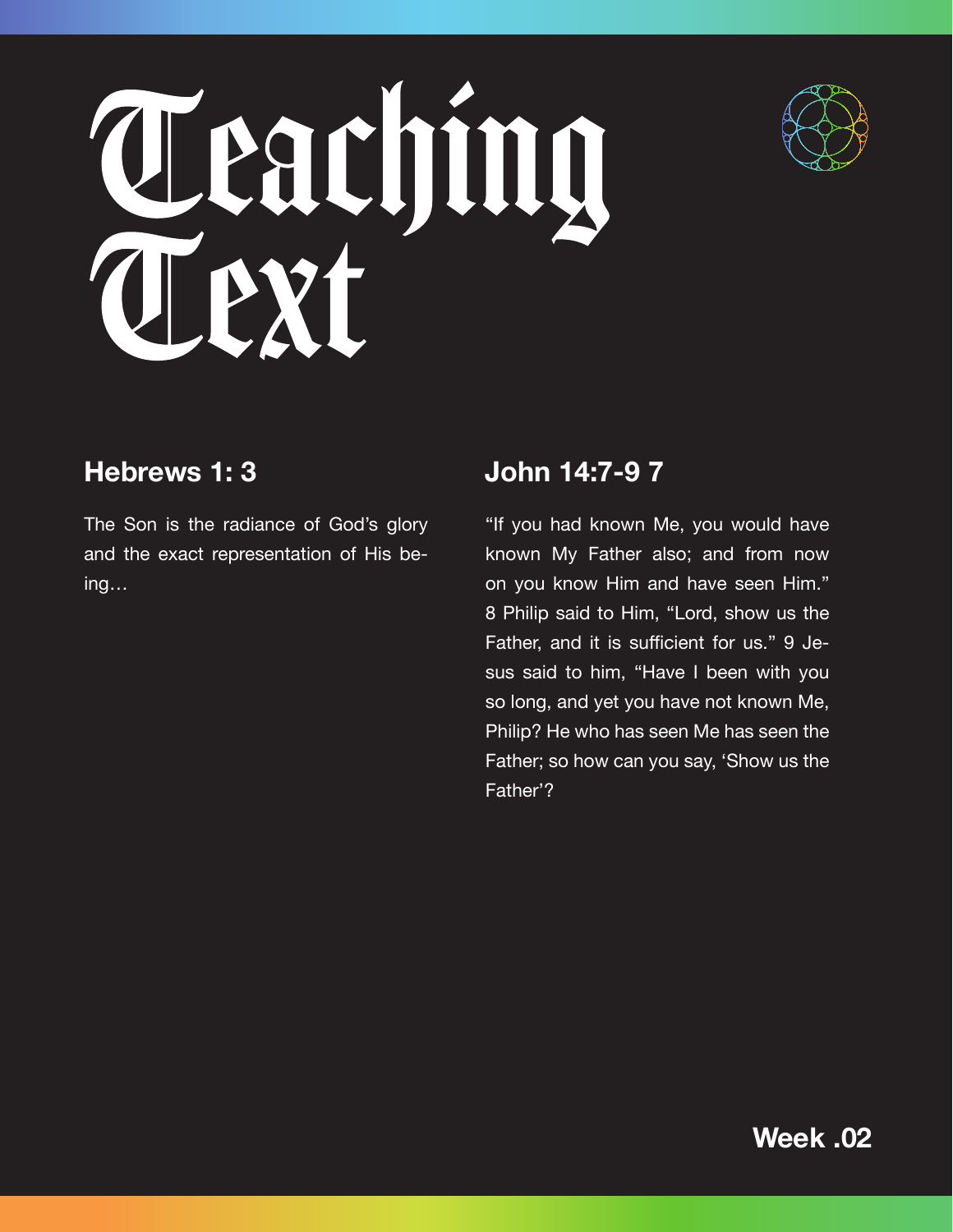# Recap

This week Banning Liebscher continues the series called **"The Church I See"**. The primary mission of the church is to advance the Kingdom. When Jesus came, He came to reveal the Father and represent Who He is. When people encountered Jesus, they saw the Father. His heart, His nature and character, His love for them, His passion to see them free. Our lives should do the same. When people encounter us, they should see the Father. People should be able to look at us and see what the Father is like. That's a big statement, but the Holy Spirit is daily working in our lives and transforming our lives to look like Jesus and therefore reveal the Father to the world around us.

The church I see is a radically generous church because our Father is radically generous. **John 3:16** (one of the most well known verses in the Bible) illustrates the Father's generosity. "For God so loved the world that he gave his one only Son, that whoever believes in him shall not perish but have eternal life." He gave us His only Son and hasn't stopped giving. God is not stingy, with anything He has. He gives freely to us His: life, love, forgiveness, patience, mercy, grace,

encouragement, resources, support, strength, time and attention. The Father's generosity should stir within us a desire to live generously.

 One of the keys to living generously is to understand and acknowledge that what we have is because of Him. "Every good gift and every perfect gift is from above, and comes down from the Father of lights, with whom there is no variation or shadow of turning **(James 1:17)**". For us living in the western world, this can be quite difficult. There is a pride that creeps in that says what I have is because of me; I worked hard for this, I earned this, I sacrificed for this, I fought for this. Humility recognizes that all that I have, God has given me and that's why it's so easy to be generous with my life. Freely you have received, freely you give.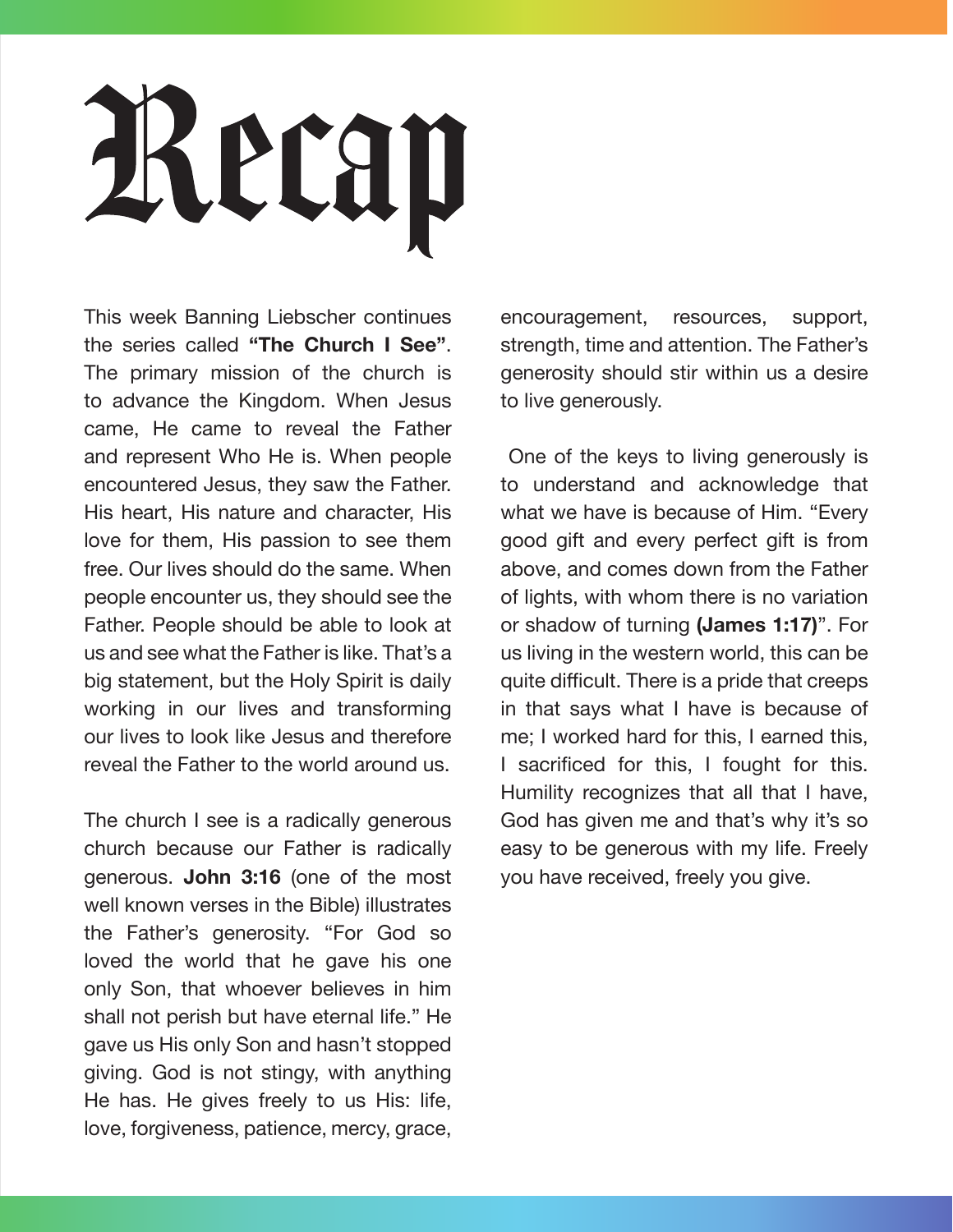## Discussion Guide **EMOTIONAL HEALTH CHECK IN**

Take a few minutes to do an emotional health check in with your Community, creating space for each person to answer the question below:

What are three words you would use to describe the current season you are in?

If the need arises, spend a few minutes praying for one another, asking God to meet needs and help each person carry what feels heavy right now.

### **ENGAGE**

1. Is generosity something that comes naturally to you? Did you grow up in a home that modeled generosity?

2. What comes up for you when you think about God as a Father Who withholds nothing? Do you think this is something that you truly believe?

3. In what ways do you live radically generous (time, talents, resources)?

4. What gets in the way of you giving freely as Jesus gives to us?

### **ENCOUNTER**

Spend a few minutes in stillness and quiet (you may want to play soaking music) in your group and ask Holy Spirit the following question:

Is there any area in my life where I have allowed pride to creep in, and are there places where I am holding onto what I believe to be mine?

If time permits, allow those who want to, share what God spoke to them during the Encounter time.

### **EQUIP**

As a group, think of specific ways in which you would like to be equipped, challenged and strengthened in the area of generosity. Spend some time praying into these areas. Throughout the week, find 2-3 practical ways in which you can practice radical generosity. It could look like: buying coffee for the person behind you at Starbucks, calling someone you haven't talked to in a while and giving them a word of encouragement or serving your community by volunteering your time. We will talk about your experience next week.